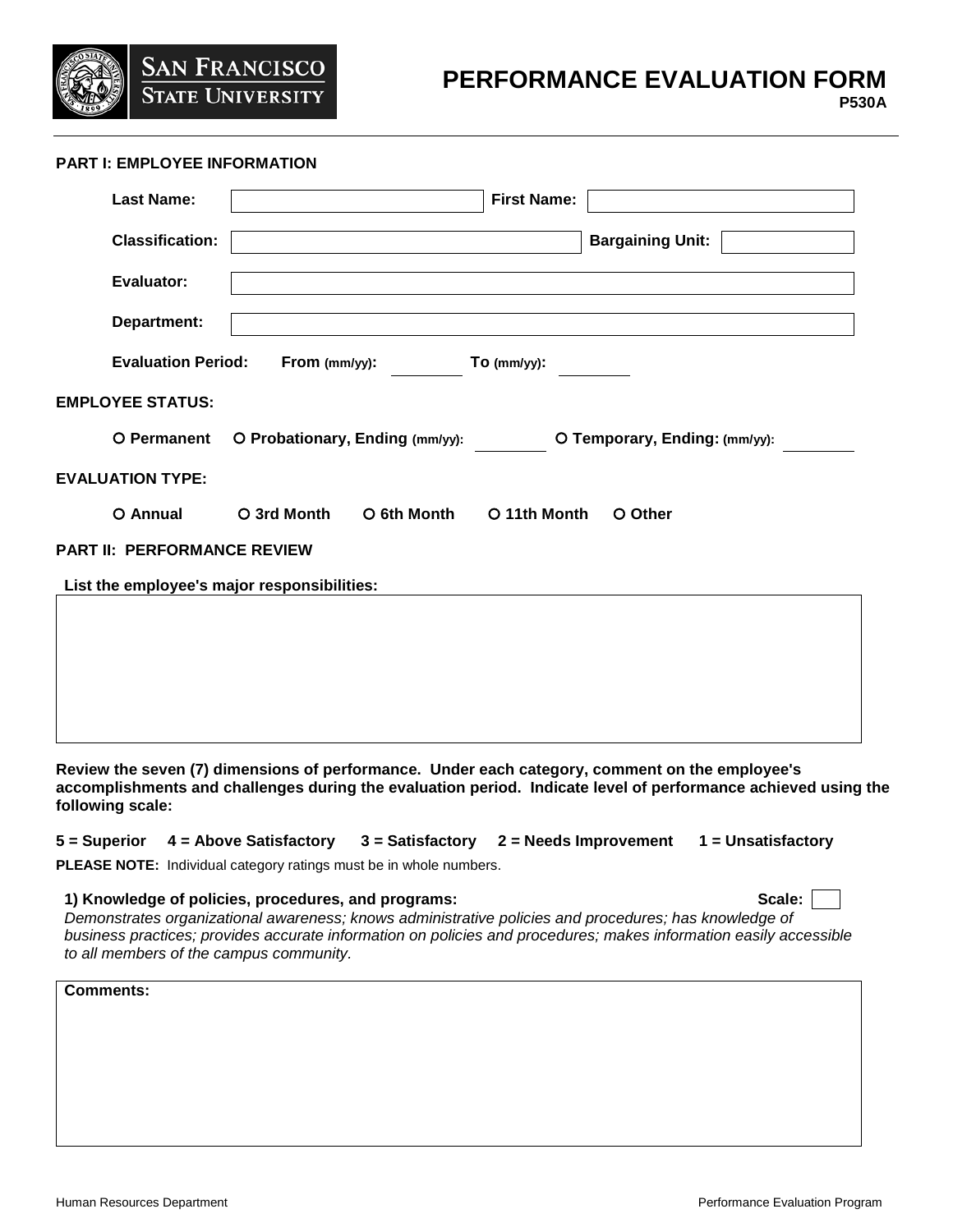### **2) SKILLS AND ABILITIES:**

*Select a minimum of four which are applicable to the work assignments. Evaluators may identify other relevant criteria if desired.*

a) ANALYTICAL AND DATA ANALYSIS: Recognizes what information is critical; plans and conducts research and analyses in a deliberate and comprehensive manner, presents results in clear and concise manner.

b) COMMUNICATION: Writes clearly; edits work for spelling and grammar; presents numerical data effectively; expresses thoughts clearly, verbally and in writing; seeks out and develops productive work relationships; listens with empathy, responds diplomatically; responds accurately and promptly to questions; listens and gets clarification.

c) LEADING OTHERS: Prioritizes and plans work activities of others to meet unit, department and college priorities and timelines; efficiently; motivates others towards common goals, integrates changes, demonstrates ability to coach, mentor, train and develop others.

d) INFORMATION TECHNOLOGY: Demonstrates ability to create, edit, format letters, tables and other documents; demonstrates ability to create newsletters or brochures; demonstrates ability to create, edit and format effective slide presentations incorporating video, audio and graphics; demonstrates ability to create and publish a web page using HTML or an easy-to-use authoring application; demonstrates ability to create spreadsheets, use calculations, generate charts and graphs.

e) JUDGEMENT; PROBLEM SOLVING; AND DECISION MAKING: Gathers relevant data; evaluates information based on appropriate standards; synthesizes facts, concepts and principles; alerts appropriate persons to emerging problems; is willing to make and take responsibility for decisions; consults with appropriate people; supports and explains reasoning for decisions; makes timely decisions.

f) TEAM WORK: Balances individual and unit responsibilities; gives and welcomes feedback; contributes to building a "user-friendly" environment, ensures cooperation and cohesion, facilitates groups in decision making process.

g) PROJECT COORDINATION: Develops plans; coordinates projects; communicates changes and progress; completes projects on time and within existing resources.

h) WORK PRACTICES: (Includes attendance, punctuality, safety, organization of work area): Schedules time off in advance unless an emergency dictates otherwise; follows department procedures for requesting and reporting use of leave; ensures work responsibilities are covered when absent or apprises supervisor of pending responsibilities or upcoming deadlines; arrives at appointments and meetings on time. Utilizes appropriate safety measures, maintains a professional and orderly work environment.

i) SELF-DEVELOPMENT/CAREER PLANNING: Seeks opportunities for professional development; identifies opportunities to contribute to organizational goals; is willing to learn new skills.

j) CONTRIBUTIONS TO CAMPUS, CSU, COMMUNITY, IF APPLICABLE: Contributions toward achievement of strategic planning, college, department and unit goals.

| Describe and assess a minimum of four skills and abilities below: |        |
|-------------------------------------------------------------------|--------|
| <b>Comments:</b>                                                  | Scale: |
|                                                                   |        |
|                                                                   |        |
|                                                                   |        |
|                                                                   |        |
| <b>Comments:</b>                                                  | Scale: |
|                                                                   |        |
|                                                                   |        |
|                                                                   |        |
|                                                                   |        |
| <b>Comments:</b>                                                  | Scale: |
|                                                                   |        |
|                                                                   |        |
|                                                                   |        |
|                                                                   |        |
| <b>Comments:</b>                                                  | Scale: |
|                                                                   |        |
|                                                                   |        |
|                                                                   |        |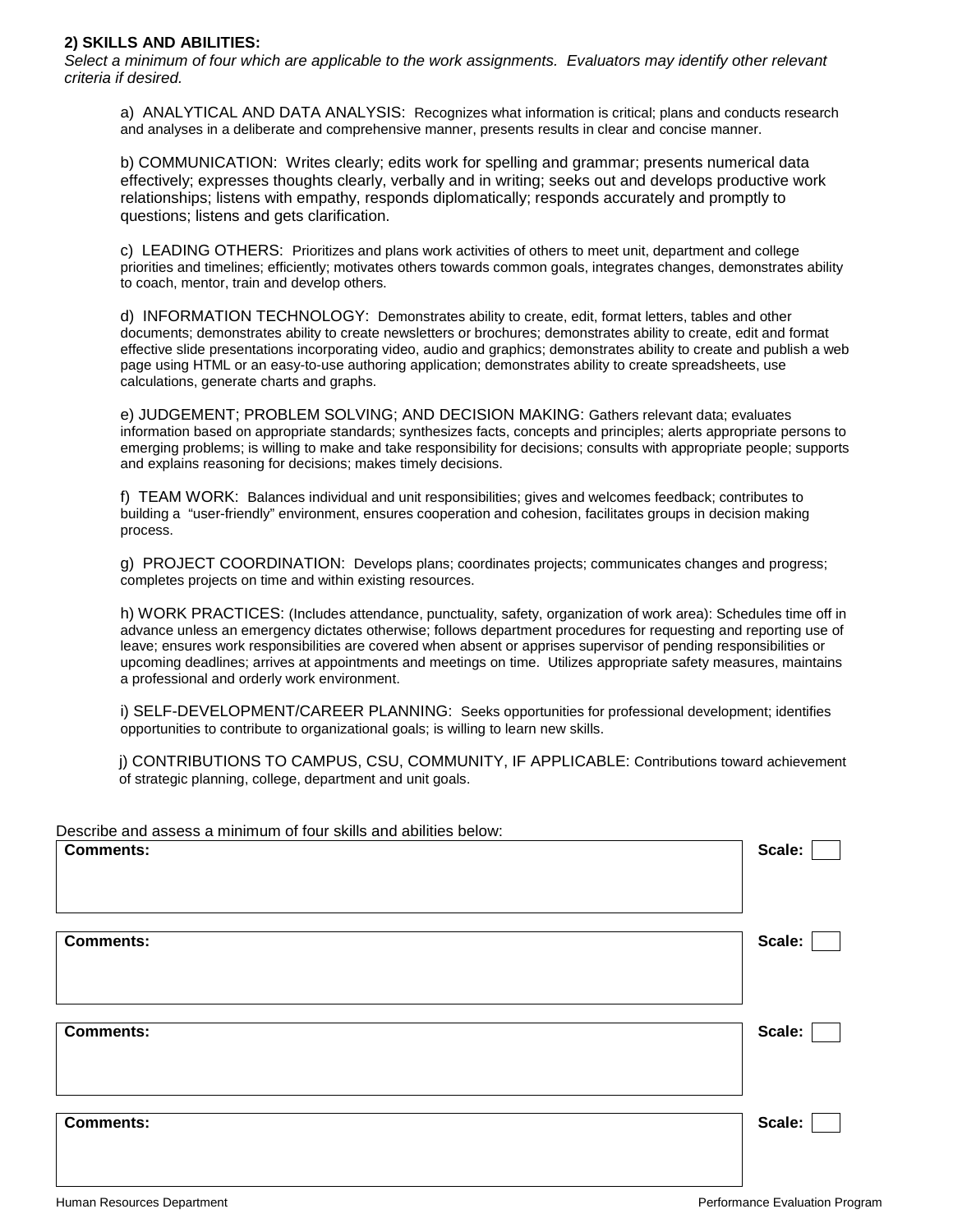*Demonstrates accuracy and thoroughness; displays commitment to excellence; looks for ways to improve and promote quality; applies feedback to improve performance; monitors own work to ensure quality.*

**Comments:**

## **4) USER FRIENDLY INTERACTIONS**: **Scale:**

*Completes work in a timely manner; strives to increase productivity.*

*Acts/behaves in a manner that reflects respect, courtesy and civility, appreciation, empathy, trust, inclusion and consultation. Establishes and maintains effective work relationships; offers assistance and support to co-workers. Understands lines of reporting, responsibility, and accountability. Provides accurate information; makes information easily accessible to all members of the campus community.*

**5) QUANTITY**: **Scale:**

**Comments:**

**Comments:**

# **6) PLANNING AND RESULTS**: **Scale:**

*Prioritizes and plans work activities to meet unit, department and college priorities and timelines; identifies needed resources; plans and utilizes existing and new resources efficiently; accommodates multiple demands for commitment of time energy and resources; adapts to changing priorities, situations and demands; integrates changes.* 

**Comments:**

# **7) CREATIVITY AND INNOVATION**: **Scale:**

*Engages in creative problem solving; thinks "globally"; knows how to re-engineer processes; is open and receptive to new ideas.*

**Comments:**

# **8) OVERALL RATING**: **Scale:**

*Add the ratings and divide by the number of dimensions rated. Describe the employee's overall performance.* **Comments:**